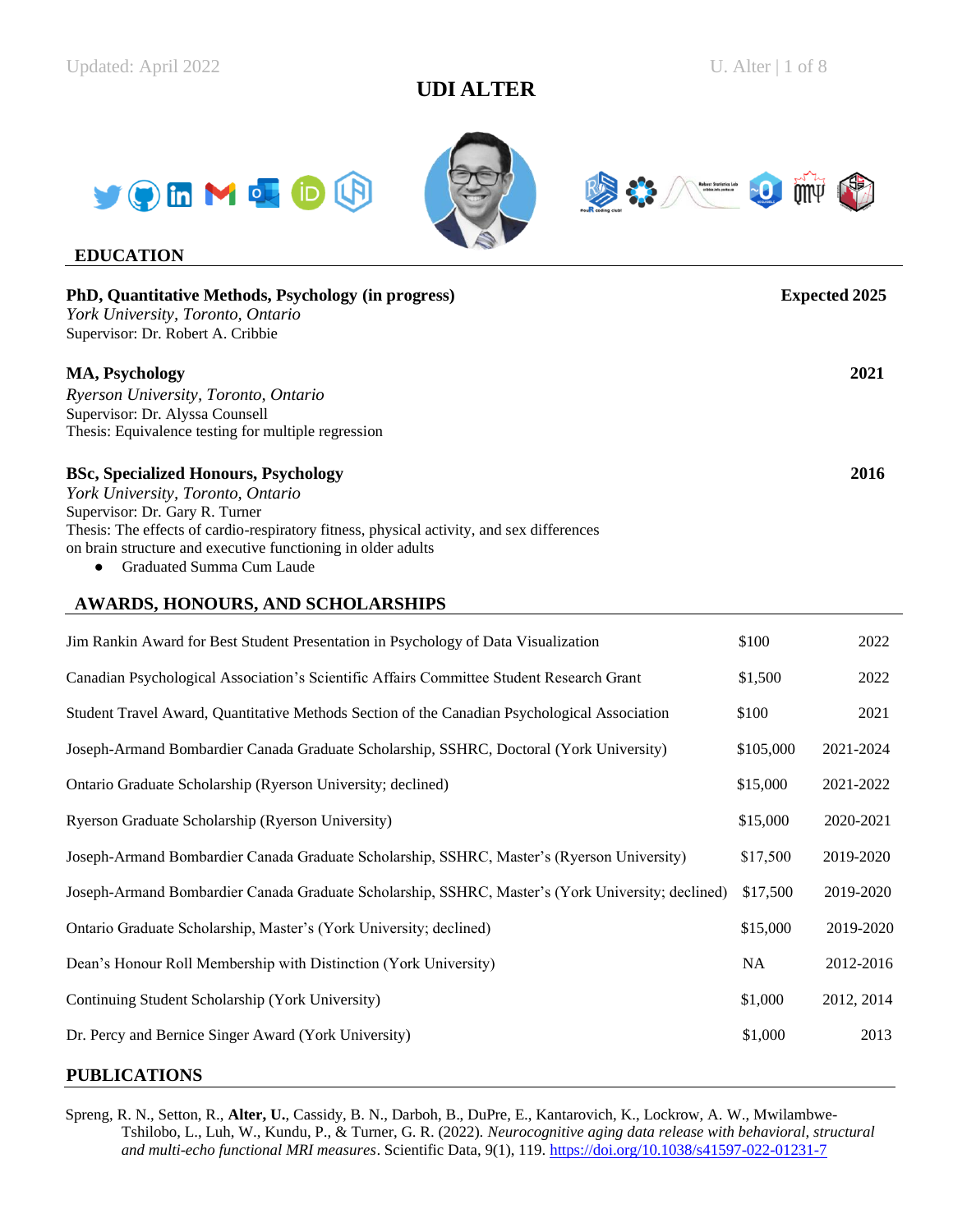- Farmus, L., Beribisky, N., Martinez Gutierrez, N., **Alter, U.**, Panzarella, E., & Cribbie, R. A. (2022). *Effect Size Reporting and Interpretation in Social Personality Research*. Current Psychology. <https://doi.org/10.1007/s12144-021-02621-7>
- Beribisky, N., **Alter, U**., & Cribbie, R. A. (2021). *A multi-faceted mess: A review of statistical power analysis in psychology journal articles* [in press]. Meta-Psychology.

### **SUBMITTED MANUSCRIPTS**

**Alter, U.**, Dang, C., Kunicki, Z., & Counsell, A. (2021). *Psychometric evaluation of attitudes toward SPSS measure* [Manuscript submitted for publication]. Department of Psychology, Ryerson University.

#### **PREPRINTS**

- **Alter, U.**, & Counsell, A. (2021). *Equivalence Testing for Multiple Regression*. PsyArXiv. https://doi.org/10.17605/osf.io/w96xe
- Farmus, L., Beribisky, N., Martinez Gutierrez, N., **Alter, U.**, Panzarella, E., & Cribbie, R. A. (2020). *Effect Size Reporting and Interpretation in Social Personality Research.* PsyArXiv.<https://doi.org/10.31234/osf.io/nvczj>
- Beribisky, N., **Alter, U.**, & Cribbie, R. A. (2019). *A multi-faceted mess: A review of statistical power analysis in psychology journal articles*. PsyArXiv[. https://doi.org/10.31234/osf.io/3bdfu](https://doi.org/10.31234/osf.io/3bdfu)

### **PROFESSIONAL WORKSHOPS**

- **Alter, U.**, & Martinez Gutierrez, N. (2022, June 17-19). *Introduction to R*. [Workshop accepted]. Canadian Psychological Association 83rd Annual National Convention, Calgary, AB, Canada.
- Adkins, M. C., **Alter, U.**, Beribisky, N., Chalmers, R. P., & Wang, Y. A. (2021, June 23). *Understanding and Incorporating Data Simulation into the Research Pipeline: A Practical Guide for the Novice Simulator* [workshop]. Society for the improvement of psychological science annual conference, virtual/remote.<https://osf.io/43zfq/>
- Adkins, M. C., **Alter, U.**, Beribisky, N., & Chalmers, R. P. (2021, February 19). *So, you want to be a SimDesign(er)?* [workshop]. ouR coding club workshop series, virtual/remote,<https://osf.io/tc6ga/>

#### **OPEN-ACCESS TOOLS**

Alter, U. (2021). reg.equiv & reg.equiv.fd: Using equivalence testing to evaluate negligible predictors in multiple regression. R functions.<https://github.com/udialter/equivalence-testing-multiple-regression>

#### **SOFTWARE DEVELOPMENT**

Cribbie, R. A., **Alter, U.**, Beribisky, N., Chalmers, R. P., Counsell, A., Farmus, L., Martinez Gutierrez, N., Ng, V. (2022). negligible: R package for negligible effect/equivalence testing[. https://cran.r](https://cran.r-project.org/web/packages/negligible/index.html)[project.org/web/packages/negligible/index.html](https://cran.r-project.org/web/packages/negligible/index.html)

#### **REFEREED PRESENTATIONS**

- Martinez Gutierrez, N., **Alter, U.**, Beribisky, N., Farmus, L. & Cribbie, R. A. (2022, June 17-19). *An R Package for Negligible Effect Testing: Graphing a Novel Effect Size Measure*. [Paper within a symposium accepted]. Canadian Psychological Association 83rd Annual National Convention, Calgary, AB, Canada.
- **Alter, U.**, Farmus, L., & Counsell, A. (2021, June 7-25). *A psychometric evaluation of the statistical software experiences scale*. [Poster presentation]. Association for Psychological Science 2021 Virtual Convention.
- Dang, C., **Alter, U.**, Kunicki, Z., & Counsell, A. (2021, June 7-25). Attitudes toward spss scale: a psychometric evaluation to help facilitate student learning. [Poster presentation]. Association for Psychological Science 2021 Virtual Convention.
- **Alter, U.**, & Counsell, A. (2021, June 7-11). Equivalence testing for multiple regression. [Poster presentation]. Canadian Psychological Association 82nd Annual National Convention, virtual conference.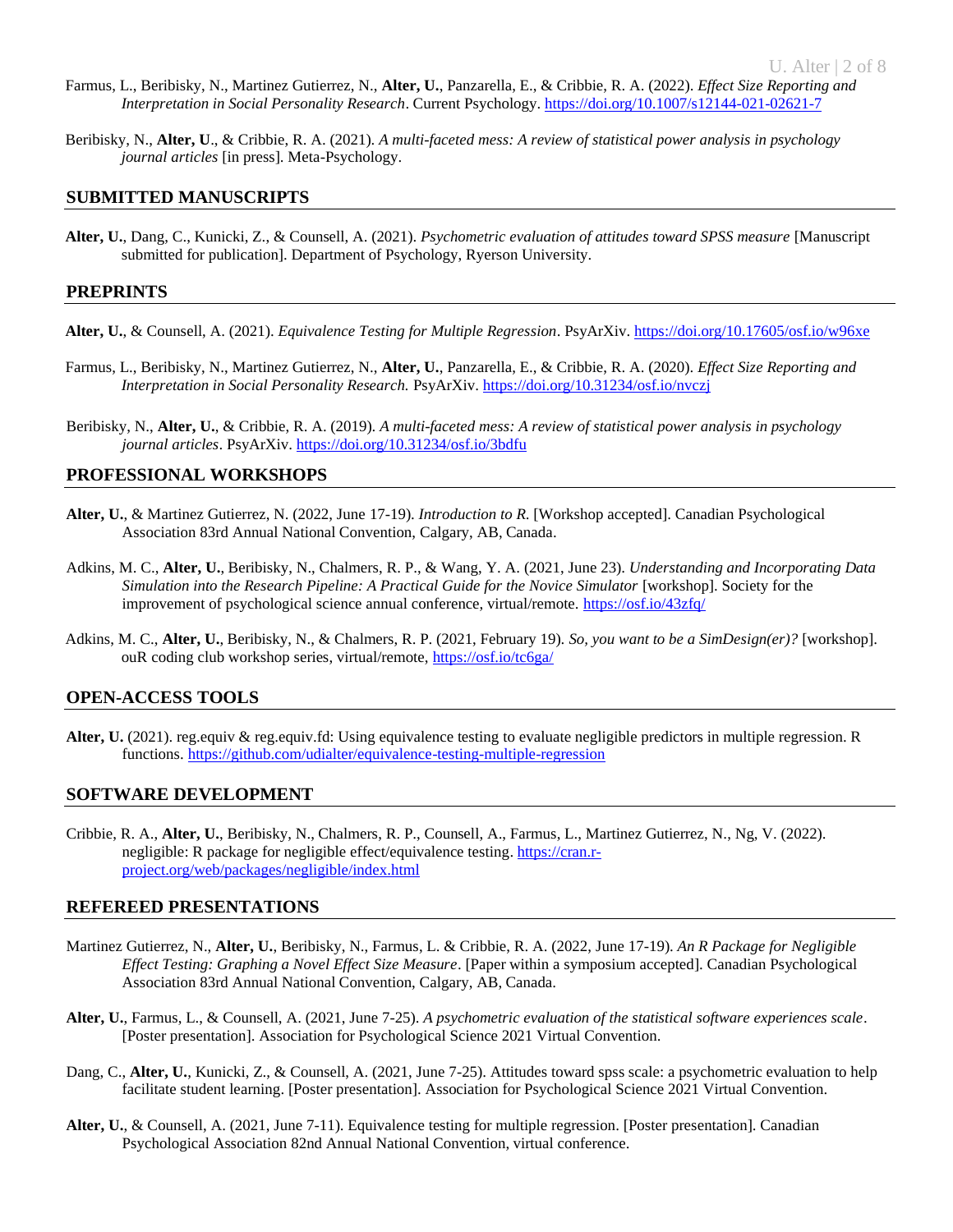- Counsell, A., Kunicki, Z., & **Alter, U.** (2020, June 25-26). *Hypothesis testing is not enough! Revamping the undergraduate statistics course curricula in psychology.* [Conference session]. A Meeting of Methodologies: Advancing Methods Development, Application, and Teaching in Psychology, the Behavioural, and Social Sciences 1st Annual International Convention, Burnaby, BC, Canada, [http://www.sfu.ca/content/dam/sfu/psychology/research/mml/AMOM\\_2020\\_program.pdf](http://www.sfu.ca/content/dam/sfu/psychology/research/mml/AMOM_2020_program.pdf)
- Kunicki, Z., Counsell, A., & **Alter, U.** (2020, June 25-26). *The only constant is change: How do we encourage the use of recommended statistical methods as they become available?* [Conference session]. A Meeting of Methodologies: Advancing Methods Development, Application, and Teaching in Psychology, the Behavioural, and Social Sciences 1st Annual International Convention, Burnaby, BC, Canada, [http://www.sfu.ca/content/dam/sfu/psychology/research/mml/AMOM\\_2020\\_program.pdf](http://www.sfu.ca/content/dam/sfu/psychology/research/mml/AMOM_2020_program.pdf)
- **Alter, U.**, & Counsell, A. (2020, May 27-30). *Equivalence testing for multiple regression*. [Poster presentation]. Canadian Psychological Association 81st Annual National Convention, Montréal, QC, Canada. (Conference cancelled due to COVID-19)
- Counsell, A., Campbell, L., **Alter, U.**, & Adkins, M. (2020, June 21-23). *Increasing awareness and adoption of Open Science practices*. [Conference session]. Society for the Improvement of Psychological Science 5th Annual International Meeting, Victoria, BC, Canada[, https://www.improvingpsych.org/SIPS2020/](https://www.improvingpsych.org/SIPS2020/) (Conference cancelled due to COVID-19)
- Chiacchia, D. J., **Alter, U**., & Cribbie, R. A. (2021, July 18-23). *The prevalence and magnitude of misleading visualizations in social and personality psychology*. [Poster presentation]. 32nd International Congress of Psychology, Prague, Czech Republic.
- Farmus, L., **Alter, U.**, Beribisky, N., Martinez Gutierrez, N., Panzarella, E., & Cribbie, R. A. (2020, May 27-30). Adherence to effect size reporting practices in current psychological research. in A. Richard (Chair), Effect sizes and confidence intervals: Current practices and recommendations for improvement [Symposium], Canadian Psychological Association 81st Annual National Convention, Montréal, QC, Canada, [https://eventmobi.com/cpa2020/agenda/00000000-0000-0000-](https://eventmobi.com/cpa2020/agenda/00000000-0000-0000-0000-4147454e4441/33339274-884b-4d6c-ae8c-3f94575a4c45) [0000-4147454e4441/33339274-884b-4d6c-ae8c-3f94575a4c45](https://eventmobi.com/cpa2020/agenda/00000000-0000-0000-0000-4147454e4441/33339274-884b-4d6c-ae8c-3f94575a4c45)
- Beribisky, N., Panzarella, E., Martinez Gutierrez, N., Farmus, L., **Alter, U.**, & Cribbie, R. A. (2020, May 27-30). *Comparing effect size reporting and interpretation practices across social-personality journals*. [Poster presentation]. Canadian Psychological Association 81st Annual National Convention, Montréal, QC, Canada, [https://eventmobi.com/cpa2020/agenda/00000000-0000-0000-0000-4147454e4441/d835677a-efb3-4d3a-bfcb-](https://eventmobi.com/cpa2020/agenda/00000000-0000-0000-0000-4147454e4441/d835677a-efb3-4d3a-bfcb-7a8d024c38c2)[7a8d024c38c2](https://eventmobi.com/cpa2020/agenda/00000000-0000-0000-0000-4147454e4441/d835677a-efb3-4d3a-bfcb-7a8d024c38c2)
- Beribisky, N., **Alter, U**., & Cribbie, R. A. (2019, May 31-June 2). A review of traditional a-priori power analysis. In R. Cribbie (Chair), Modern Issues in Transitioning from NHST to Estimation-Based Statistics, [Symposium], Canadian Psychological Association 80th Annual National Convention, Halifax, NS, Canada. [https://cpa.ca/docs/File/Convention/2019/CPA-2019-Full\\_Program\\_Abstracts-DIGITAL\\_FINAL.pdf](https://cpa.ca/docs/File/Convention/2019/CPA-2019-Full_Program_Abstracts-DIGITAL_FINAL.pdf)
- Beribisky, N., **Alter, U**., & Cribbie, R. A. (2018, May 24-27). *A review of statistical power analysis in psychology journal articles*. [Poster presentation] Association for Psychological Science Annual Convention, San Francisco, CA, United States.
- **Alter, U.**, van den Brink, C., & Turner, G. R. (2016, May 12). *Sex differences in the influence of aspects of physical health on neurocognitive aging*. [Poster presentation]. YU-CARE & Canadian Association on Gerontology-Student Connection Symposium: Multidisciplinary Perspectives in Aging Research, Toronto, ON, Canada, [https://yucare.info.yorku.ca/files/2016/05/Conference\\_Program\\_May12\\_2016.pdf?x95179](https://yucare.info.yorku.ca/files/2016/05/Conference_Program_May12_2016.pdf?x95179)
- **Alter, U.**, & Turner, G. R. (2016, May 6). *The effects of cardio-respiratory fitness, physical activity, and sex differences on brain structure and executive functioning in older adults*. [Conference session]. The Annual Ontario Psychology Undergraduate Thesis Conference at Wilfrid Laurier University, Waterloo, ON, Canada.

## **INVITED TALKS**

- **Alter, U.** & Counsell, A. (2021, October 18). *Equivalence testing for multiple regression*. [Paper presentation]. Quantitative Methods Area Forum, York University, Toronto, ON, Canada.
- **Alter, U.**, (2021, July 5). *Considerations for Applying and Choosing a Canadian Graduate Program in Psychology*. [10-min talk]. Borderline Personality Disorder Clinic's Lunch & Learn Series, Centre for Addiction and Mental Health (CAMH), Toronto, ON, Canada.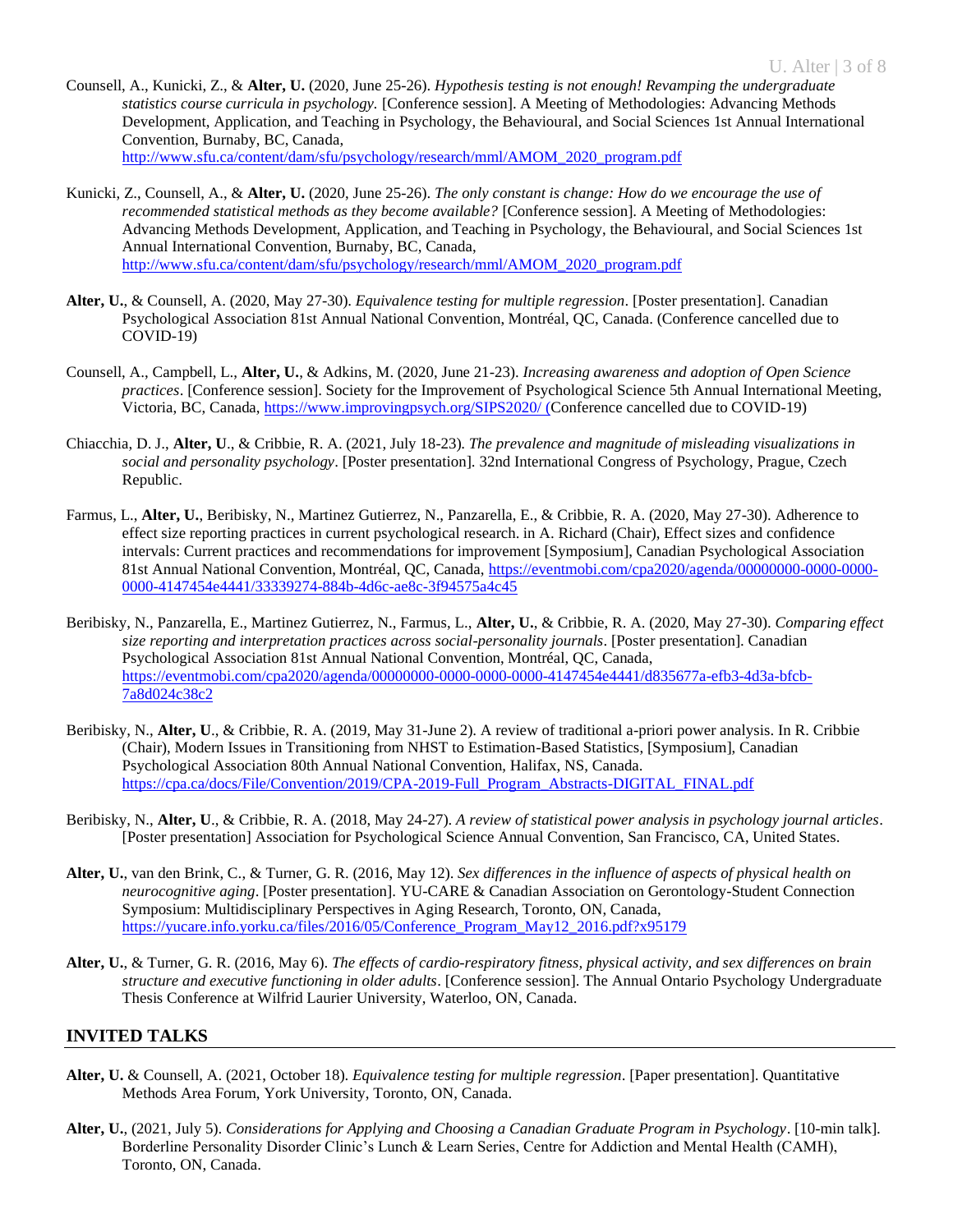- **Alter, U.** & Counsell, A. (2020, October 6). *Identifying the Reasons Behind Poor Research Practices Among Canadian Psychology Researchers and the Effects of Voluntary Training on Adherence to Methodological Recommendations*. [Area talk]. Social Area Meeting of the Psychology Department, Ryerson University, Toronto, ON, Canada.
- **Alter, U.** & Counsell, A. (2020, March 1). *Evaluating Equivalence Testing Methods for Identifying Practically Negligible Predictors in Multiple Regression*. [Area talk]. Social Area Meeting of the Psychology Department, Ryerson University, Toronto, ON, Canada.
- Cribbie, R. A., Panzarella, E., Farmus, L., Martinez Gutierrez, N., Beribisky, N., & **Alter, U.** (2020, February 24). *Effect Size Reporting in Social-Personality Research: The Good, the Bad, and the Ugly.* [Paper presentation]. Quantitative Methods Area Forum, York University, Toronto, ON, Canada.
- **Alter, U.**, van den Brink, C., & Turner, G. R. (2016, April). *Sex differences in the influence of aspects of physical health on neurocognitive aging*. [10-min talk]. The Undergraduate Psychology Thesis Presentation Conference at York University, Toronto, ON, Canada.

## **MANUSCRIPTS IN PREPARATION**

- LaBrish, C., **Alter, U.**, Kleindienst, N., Blacher, A., & McMain, S. (2022). IRT analysis of the borderline symptom list 23 (BSL-23) in both German and Canadian samples. Borderline Personality Disorder Clinic, the Centre for Addiction and Mental Health.
- **Alter, U.**, & Counsell, A. (2022). *Equivalence testing for multiple regression* [Manuscript in preparation]. Department of Psychology, Ryerson University. https://doi.org/10.17605/osf.io/w96xe
- Lohmann, A., Montoya, A., Huizing, A., Penning de Vries, B. B. L., Clouth, F., Fossum, J., Ketelaar, J., Claramunt Gonzalez, J., Luijken, K., Hesen, L., Nab, L., Nijman, R., Tibbe, T., Wang, Y. A., **Alter, U.** Groenwold, R. H. H. (2022). *Replicability of Simulation Studies for the investigation of statistical methods: The RepliSims Project.* Department of Clinical Epidemiology, Leiden University Medical Centre, Leiden, The Netherlands. <https://replisims.org/>
- LaBrish, C**., Alter, U.,** & McMain, S. (2022). *Psychometric evaluation of the difficulty in emotion regulation (DERS) among patients suffering from borderline personality disorder (BPD)*. Borderline Personality Disorder Clinic, the Centre for Addiction and Mental Health.

## **ACADEMIC AND RESEARCH EXPERIENCE**

## **Junior Statistician 2021 - Present**

*[Borderline Personality Disorder Clinic,](https://www.camh.ca/en/your-care/programs-and-services/borderline-personality-disorder-clinic) Centre for Addiction and Mental Health (CAMH), Toronto, ON*

- Conducted statistical and data analyses
- Conveyed and reported analyses results and interpretations in preparation of manuscripts

## **Research Associate 2018 - Present**

*[Robust Statistics Lab,](https://cribbie.info.yorku.ca/) York University, Toronto ON*

- Assisted planning novel research investigations
- Participated in data collection, systematic reviews
- Synthesized large bodies of data and collaborated on analyses and interpretations of results
- Created recommendations for best research and statistical practices
- Designed statistical functions and R packages

#### **Practicum Student 2020 - 2021**

*[Borderline Personality Disorder Clinic,](https://www.camh.ca/en/your-care/programs-and-services/borderline-personality-disorder-clinic) Centre for Addiction and Mental Health (CAMH), Toronto, ON*

- Conducted literature reviews for ongoing projects
- Performed statistical and data analysis for validating psychometric measures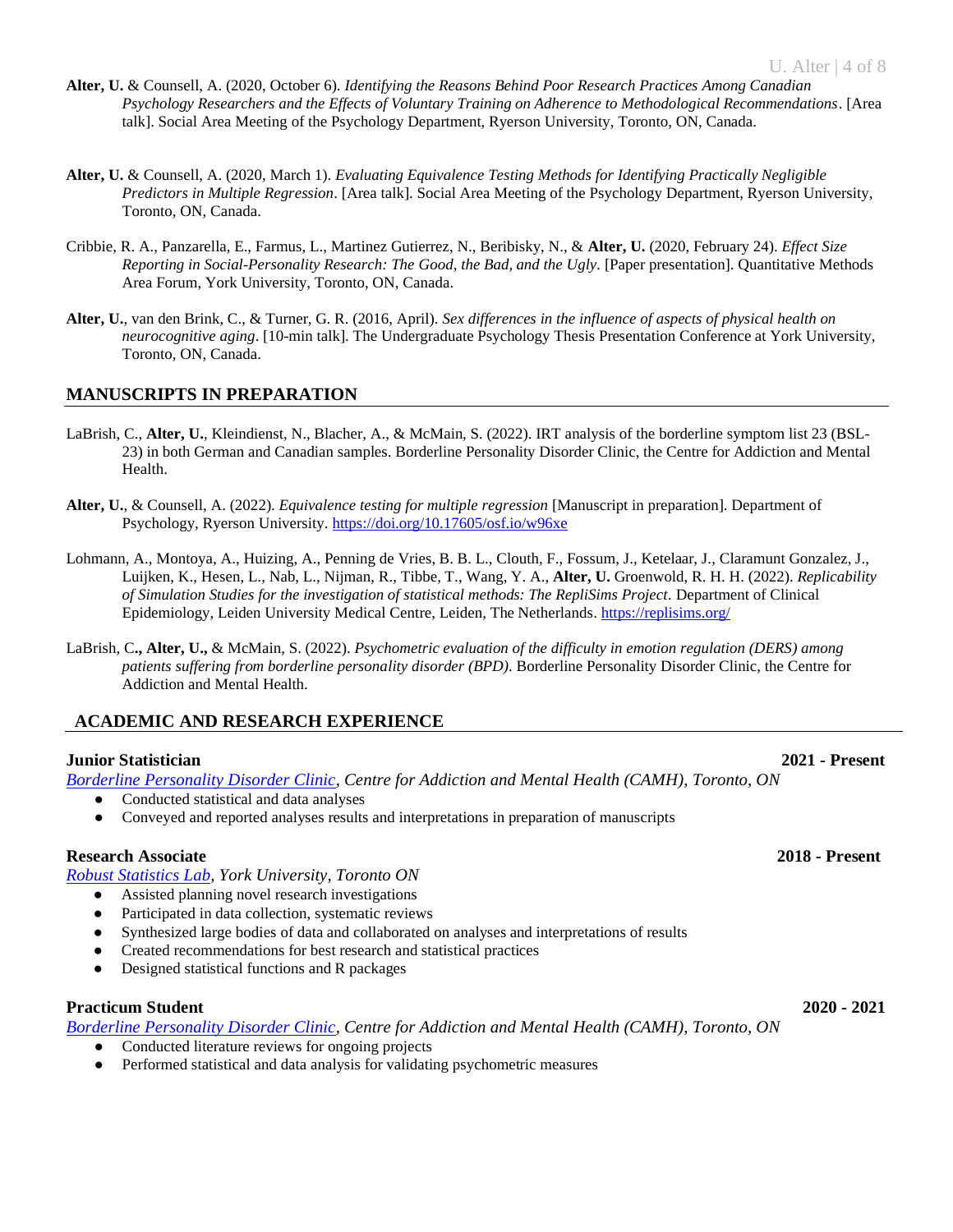*Ryerson University, Toronto, Ontario*

## **Research Associate 2019 - 2021**

*[Psychology and Statistics Education Research \(PASER\) lab,](https://www.psystat.org/) Ryerson University, Toronto, ON*

- Conducted literature reviews, data collection and analyses, and worked on multiple projects
- Wrote statistical functions for R suers
- Assisted with planning studies in equivalence testing and sample size calculations

## **Joint Lab Manager 2016 - 2018**

#### *[Cognitive Neuroscience & Neurointervention \(C.N.N.\) Lab and](http://www.yorku.ca/grturner/cann-home.html)  [Cognition & Aging Neuroscience \(C.A.N.\) Lab,](http://www.yorku.ca/grturner/cann-home.html) York University, Toronto, ON*

- Took part in heading an international, multi-site cognitive and neuroimaging collaboration study (Goal-D)
- Directed data collection of several simultaneously ongoing lab studies
- Led a team of 6 graduate students, 3 undergraduate students, 2 staff positions, and numerous volunteers
- Coordinated staff and participant scheduling
- Recruited and screened incoming lab candidates, and trained volunteers and staff on lab protocols
- Managed lab servers and oversaw all incoming and outgoing communications of the lab
- Oversaw data processing: Behavioural, neuropsychological, MRI, and fMRI database management and analysis

## **Research Assistant 2017 - 2018**

*Cognition & Aging Neuroscience (C.A.N.) Lab, York University, Toronto, ON*

- Administered and scored various cognitive tests and measures
- Managed participant pool recruitment, communication, progress tracking, and ongoing tech support for a neurofeedback pilot study

## **Research Associate 2014 - 2018**

*Cognitive Neuroscience and Neuro-intervention (C.N.N.) Lab, York University, Toronto, ON*

- Administered various neuropsychological tests and measures
- Scored psychological and cognitive measures, and processed data which enabled ongoing publications
- Conducted data and statistical analysis on large scale datasets of behavioural measures, neuropsychological tests, and MRI/fMRI imaging

## **TEACHING EXPERIENCE**

| <b>Teaching Assistant, Introduction to Systematic Reviews and Meta-Analysis</b><br>(Quantitative Methods Workshop Series)<br>York University, Toronto, Ontario | Winter 2022                  |
|----------------------------------------------------------------------------------------------------------------------------------------------------------------|------------------------------|
| <b>Teaching Assistant, Introduction to R (Quantitative Methods Workshop Series)</b><br>York University, Toronto, Ontario                                       | <b>Fall 2021</b>             |
| <b>Teaching Assistant, Fundamentals of Regression (Quantitative Methods Workshop Series)</b><br>York University, Toronto, Ontario                              | <b>Fall 2021</b>             |
| <b>Teaching Assistant, Statistics and Research Design II</b><br>Ryerson University, Toronto, Ontario                                                           | Winter 2021                  |
| <b>Teaching Assistant, Statistics and Research Design I</b><br>Ryerson University, Toronto, Ontario                                                            | <b>Fall 2020</b>             |
| <b>UNDERGRADUATE</b>                                                                                                                                           |                              |
| <b>Tutorial Lead, Statistical Methods I and II</b><br>York University, Toronto, Ontario                                                                        | <b>Fall 2021-Winter 2022</b> |
| <b>Teaching Assistant, Psychology of Sport</b>                                                                                                                 | <b>Fall 2019</b>             |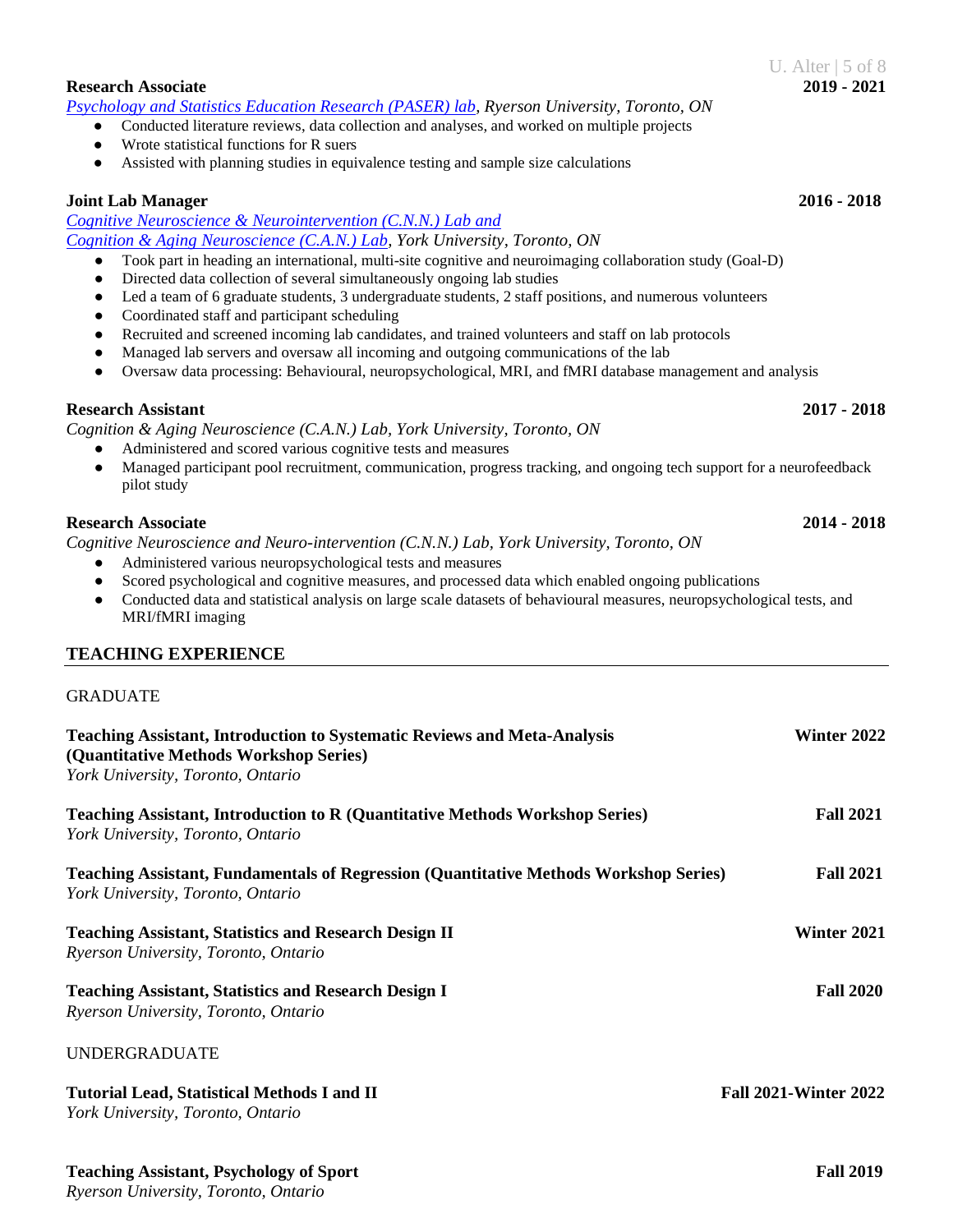## **ACADEMIC SERVICE**

## EXTERNAL

### **Cofounder and Coordinator 2020 - Present**

*[ouR Coding Club!](https://rcodingclub.wixsite.com/home)*

- ouR coding club is a free, low-risk, social, and supportive environment for students and researchers at any level who wish to learn and share R code, a popular syntax-based statistical software
- ouR coding club teaches and emphasizes open science and transparent research practices above all
- Sessions include tackling and sharing technical issues and questions, learning from one another, and different workshops

# **Student Representative, Quantitative Methods Executive Committee 2020 - Present** *[Quantitative Methods Section of the Canadian Psychological Association \(CPA\)](https://canadianquantpsych.wordpress.com/)* ● Disseminated information to student members regarding activities of the section ● Represented student members by bringing important student issues to the attention of the Executive Committee • Performed duties assigned by the Chairperson or requested by the Executive Committee or the general membership **Social Media and Outreach Committee 2021 - Present** *[Society for the Improvement of Psychological Science \(SIPS\)](https://improvingpsych.org/)* • Served as a committee member **CPA Student Representative (Graduate Program) at York University 2021 - Present** *[Canadian Psychological Association \(CPA\)](https://cpa.ca/)* • Promoted the services and benefits that the CPA offers to students in psychology graduate programs **Methodology and Statistics Advisor 2020 - Present** *[Free Our Knowledge](https://freeourknowledge.org/) Platform* ● Assisted in preparing the methodological and statistical plan for several studies • Participated in several pre-registration projects **CPA Student Representative (Graduate Program) at Ryerson University 2020 – 2021** *[Canadian Psychological Association \(CPA\)](https://cpa.ca/)* • Promoted the services and benefits that the CPA offers to students in psychology graduate programs DEPARTMENTAL **Co-Treasurer, Psychology Graduate Student Association (PGSA) 2021 - Present** *Department of Psychology, York University, Toronto, ON* ● Prepared the budget for the Graduate Student Association ● Maintained accurate banking and accounting records and disbursements of PGSA funds ● Acted as the PGSA cheque-signing authority for funding requests and fundraising efforts **Cohort Representative, Graduate Student Anti-Racism Initiative (GSARI) 2020 - 2021** *Department of Psychology, Ryerson University, Toronto, ON* Communicated cohort needs and concerns to the executive team ● Relayed policy decisions and updates to all cohort members **Surveying Subgroup Member, Equity, Diversity, and Inclusion (EDI) Task Force 2020** *Department of Psychology, Ryerson University, Toronto, ON* • Assisted in surveying department faculty ● Conducted qualitative data analyses and visualizations • Prepared and communicated results for presentation **YU-CARE Committee 2016 - 2017**

*York University Centre for Aging Research and Education (YU-CARE), York University, Toronto, ON*

- Served as a committee member
- Assisted in organizing annual Aging Symposiums at York University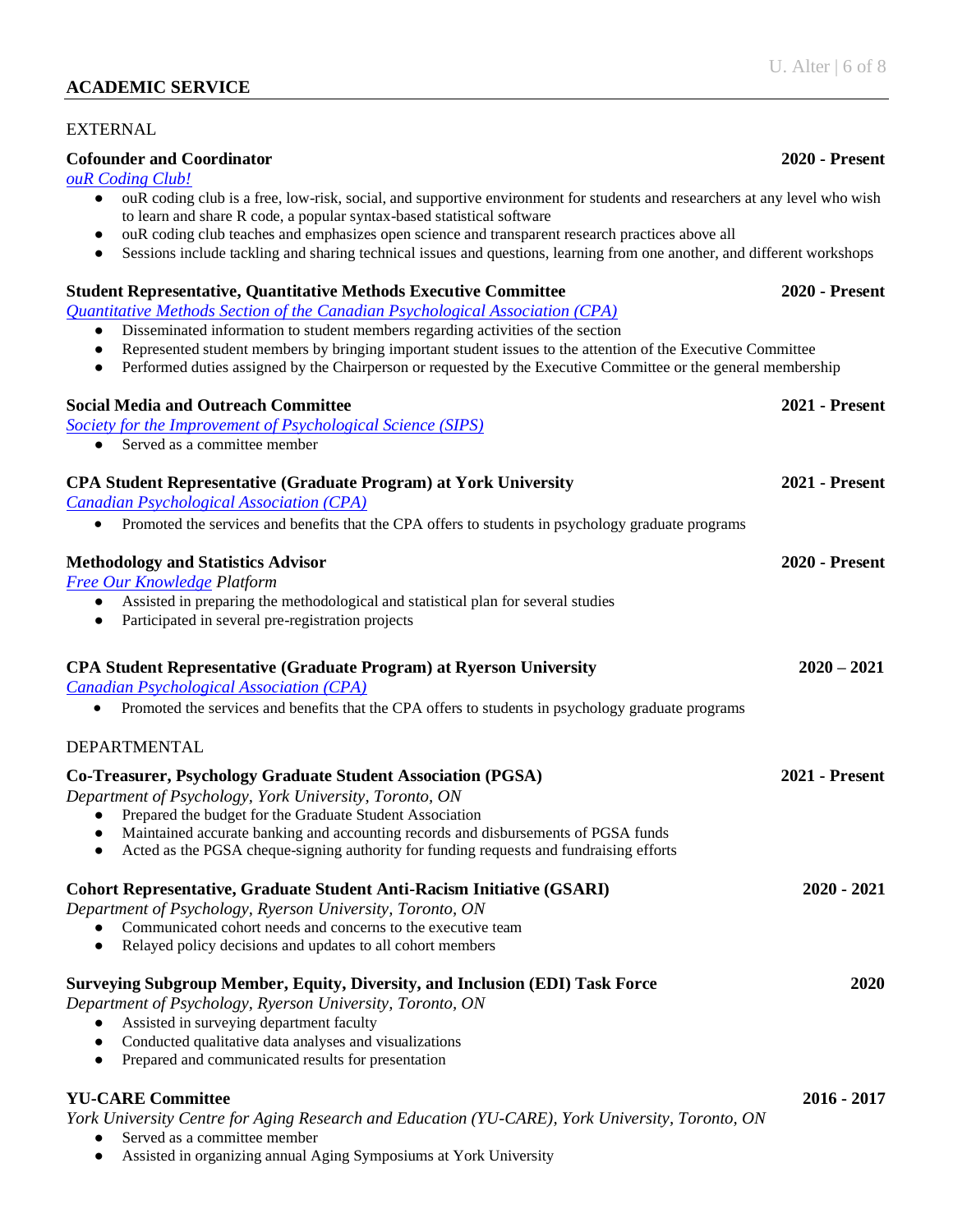## **STATISTICAL CONSULTING**

### **Statistical Consultant 2021 - Present**

*[Statistical Consulting Service](https://www.yorku.ca/research/scs/) (SCS), York University, Toronto, ON*

## **PROFESSIONAL ASSOCIATION MEMBERSHIP**

Association for Psychological Science (Student Member)

Canadian Psychological Association (Quantitative Methods; Student Affiliate)

Society for Improving Psychological Sciences (Student Member)

Statistical Society of Canada (Student Member)

## **PROGRAMMING LANGUAGES**

R

Python

HTML (basic skills)

CSS (basic skills)

## **ANALYTICAL SOFTWARE**

RStudio

Anaconda

Jupyter notebook

Visual Studio Code

SPSS

JASP

Git/GitHub/GitKraken/GitLab

G\*Power

LaTex (basic skills)

## **GRAPHICAL DESIGN SOFTWARE**

Adobe Photoshop

Adobe Illustrator

Inkscape

## **RECENT PROFESSIONAL DEVELOPMENT**

**Learning and Teaching in Higher Education I**  *Centre for Excellence in Learning and Teaching, Ryerson University*